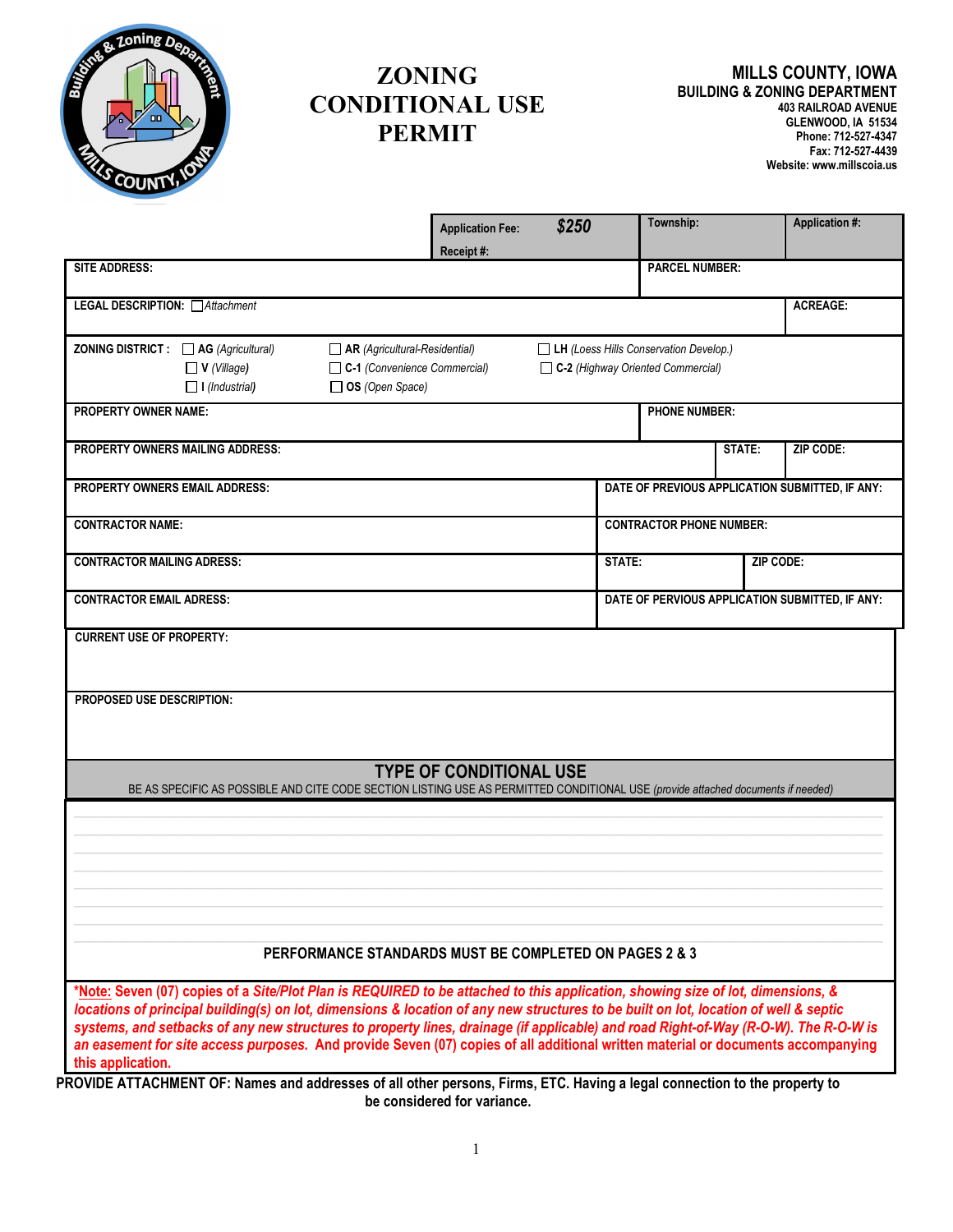## **INCOMPLETE FORMS WILL NOT BE ACCEPTED!**

**I HEREBY CERTIFY THAT ALL OF THE ABOVE STATEMENTS AND THE STATEMENTS CONTAINED IN A NY PAPERS OR PLANS SUBMITTED HEREWITH ARE TRUE TO THE BEST OF MY KNOWLEDGE AND BELIEF.**

| <b>TURE</b><br><b>OWNL</b><br>הר<br>$\cdots$<br>NGNA.<br>טח | <b>DATE</b> |  |
|-------------------------------------------------------------|-------------|--|
|                                                             |             |  |

PRINT OWNERS NAME

**Please make be certain that you want to proceed with this project when you submit your application. The fees that you submit are not refundable once the application is submitted.**

## **Please comment if the performance standards are applicable to your permit. If not applicable, write not applicable. If necessary, attach additional information.**

1. That the establishment, maintenance or operation of the proposed use will not be detrimental to nor endanger the public health, safety, morals, comfort or general welfare of the community.

\_\_\_\_\_\_\_\_\_\_\_\_\_\_\_\_\_\_\_\_\_\_\_\_\_\_\_\_\_\_\_\_\_\_\_\_\_\_\_\_\_\_\_\_\_\_\_\_\_\_\_\_\_\_\_\_\_\_\_\_\_\_\_\_\_\_\_\_\_\_\_\_\_\_\_\_\_\_\_\_\_\_\_\_\_\_\_\_\_\_\_\_\_\_\_\_\_ \_\_\_\_\_\_\_\_\_\_\_\_\_\_\_\_\_\_\_\_\_\_\_\_\_\_\_\_\_\_\_\_\_\_\_\_\_\_\_\_\_\_\_\_\_\_\_\_\_\_\_\_\_\_\_\_\_\_\_\_\_\_\_\_\_\_\_\_\_\_\_\_\_\_\_\_\_\_\_\_\_\_\_\_\_\_\_\_\_\_\_\_\_\_\_\_\_ \_\_\_\_\_\_\_\_\_\_\_\_\_\_\_\_\_\_\_\_\_\_\_\_\_\_\_\_\_\_\_\_\_\_\_\_\_\_\_\_\_\_\_\_\_\_\_\_\_\_\_\_\_\_\_\_\_\_\_\_\_\_\_\_\_\_\_\_\_\_\_\_\_\_\_\_\_\_\_\_\_\_\_\_\_\_\_\_\_\_\_\_\_\_\_\_\_

\_\_\_\_\_\_\_\_\_\_\_\_\_\_\_\_\_\_\_\_\_\_\_\_\_\_\_\_\_\_\_\_\_\_\_\_\_\_\_\_\_\_\_\_\_\_\_\_\_\_\_\_\_\_\_\_\_\_\_\_\_\_\_\_\_\_\_\_\_\_\_\_\_\_\_\_\_\_\_\_\_\_\_\_\_\_\_\_\_\_\_\_\_\_\_\_\_ \_\_\_\_\_\_\_\_\_\_\_\_\_\_\_\_\_\_\_\_\_\_\_\_\_\_\_\_\_\_\_\_\_\_\_\_\_\_\_\_\_\_\_\_\_\_\_\_\_\_\_\_\_\_\_\_\_\_\_\_\_\_\_\_\_\_\_\_\_\_\_\_\_\_\_\_\_\_\_\_\_\_\_\_\_\_\_\_\_\_\_\_\_\_\_\_\_ \_\_\_\_\_\_\_\_\_\_\_\_\_\_\_\_\_\_\_\_\_\_\_\_\_\_\_\_\_\_\_\_\_\_\_\_\_\_\_\_\_\_\_\_\_\_\_\_\_\_\_\_\_\_\_\_\_\_\_\_\_\_\_\_\_\_\_\_\_\_\_\_\_\_\_\_\_\_\_\_\_\_\_\_\_\_\_\_\_\_\_\_\_\_\_\_\_

- 2. That the proposed use will not be injurious of the use and enjoyment of other property in the immediate vicinity for the purpose already permitted, not substantially diminish and impair property values within the neighborhood.
- 3. That the establishment of the proposed use will not impede the normal and orderly development and improvement of the surrounding property for uses permitted in the district.

\_\_\_\_\_\_\_\_\_\_\_\_\_\_\_\_\_\_\_\_\_\_\_\_\_\_\_\_\_\_\_\_\_\_\_\_\_\_\_\_\_\_\_\_\_\_\_\_\_\_\_\_\_\_\_\_\_\_\_\_\_\_\_\_\_\_\_\_\_\_\_\_\_\_\_\_\_\_\_\_\_\_\_\_\_\_\_\_\_\_\_\_\_\_\_\_\_ \_\_\_\_\_\_\_\_\_\_\_\_\_\_\_\_\_\_\_\_\_\_\_\_\_\_\_\_\_\_\_\_\_\_\_\_\_\_\_\_\_\_\_\_\_\_\_\_\_\_\_\_\_\_\_\_\_\_\_\_\_\_\_\_\_\_\_\_\_\_\_\_\_\_\_\_\_\_\_\_\_\_\_\_\_\_\_\_\_\_\_\_\_\_\_\_\_ \_\_\_\_\_\_\_\_\_\_\_\_\_\_\_\_\_\_\_\_\_\_\_\_\_\_\_\_\_\_\_\_\_\_\_\_\_\_\_\_\_\_\_\_\_\_\_\_\_\_\_\_\_\_\_\_\_\_\_\_\_\_\_\_\_\_\_\_\_\_\_\_\_\_\_\_\_\_\_\_\_\_\_\_\_\_\_\_\_\_\_\_\_\_\_\_\_

\_\_\_\_\_\_\_\_\_\_\_\_\_\_\_\_\_\_\_\_\_\_\_\_\_\_\_\_\_\_\_\_\_\_\_\_\_\_\_\_\_\_\_\_\_\_\_\_\_\_\_\_\_\_\_\_\_\_\_\_\_\_\_\_\_\_\_\_\_\_\_\_\_\_\_\_\_\_\_\_\_\_\_\_\_\_\_\_\_\_\_\_\_\_\_\_\_ \_\_\_\_\_\_\_\_\_\_\_\_\_\_\_\_\_\_\_\_\_\_\_\_\_\_\_\_\_\_\_\_\_\_\_\_\_\_\_\_\_\_\_\_\_\_\_\_\_\_\_\_\_\_\_\_\_\_\_\_\_\_\_\_\_\_\_\_\_\_\_\_\_\_\_\_\_\_\_\_\_\_\_\_\_\_\_\_\_\_\_\_\_\_\_\_\_  $\_$  , and the state of the state of the state of the state of the state of the state of the state of the state of the state of the state of the state of the state of the state of the state of the state of the state of the

 $\_$  , and the state of the state of the state of the state of the state of the state of the state of the state of the state of the state of the state of the state of the state of the state of the state of the state of the  $\_$  , and the state of the state of the state of the state of the state of the state of the state of the state of the state of the state of the state of the state of the state of the state of the state of the state of the  $\_$  , and the state of the state of the state of the state of the state of the state of the state of the state of the state of the state of the state of the state of the state of the state of the state of the state of the

- 4. That adequate utilities, access roads, drainage and/or necessary facilities have been or are being provided.
- 5. The adequate measures have been or will be taken to provide ingress and egress designed to minimize the traffic congestion in the public streets.
- 6. The proposed use should not include any activity involving the use or storage of flammable or explosive material unless protected by adequate fire-fighting suppression equipment and by such safety devices as are morally used in the handling of any such material.

 $\_$  , and the state of the state of the state of the state of the state of the state of the state of the state of the state of the state of the state of the state of the state of the state of the state of the state of the  $\_$  , and the state of the state of the state of the state of the state of the state of the state of the state of the state of the state of the state of the state of the state of the state of the state of the state of the  $\_$  , and the state of the state of the state of the state of the state of the state of the state of the state of the state of the state of the state of the state of the state of the state of the state of the state of the